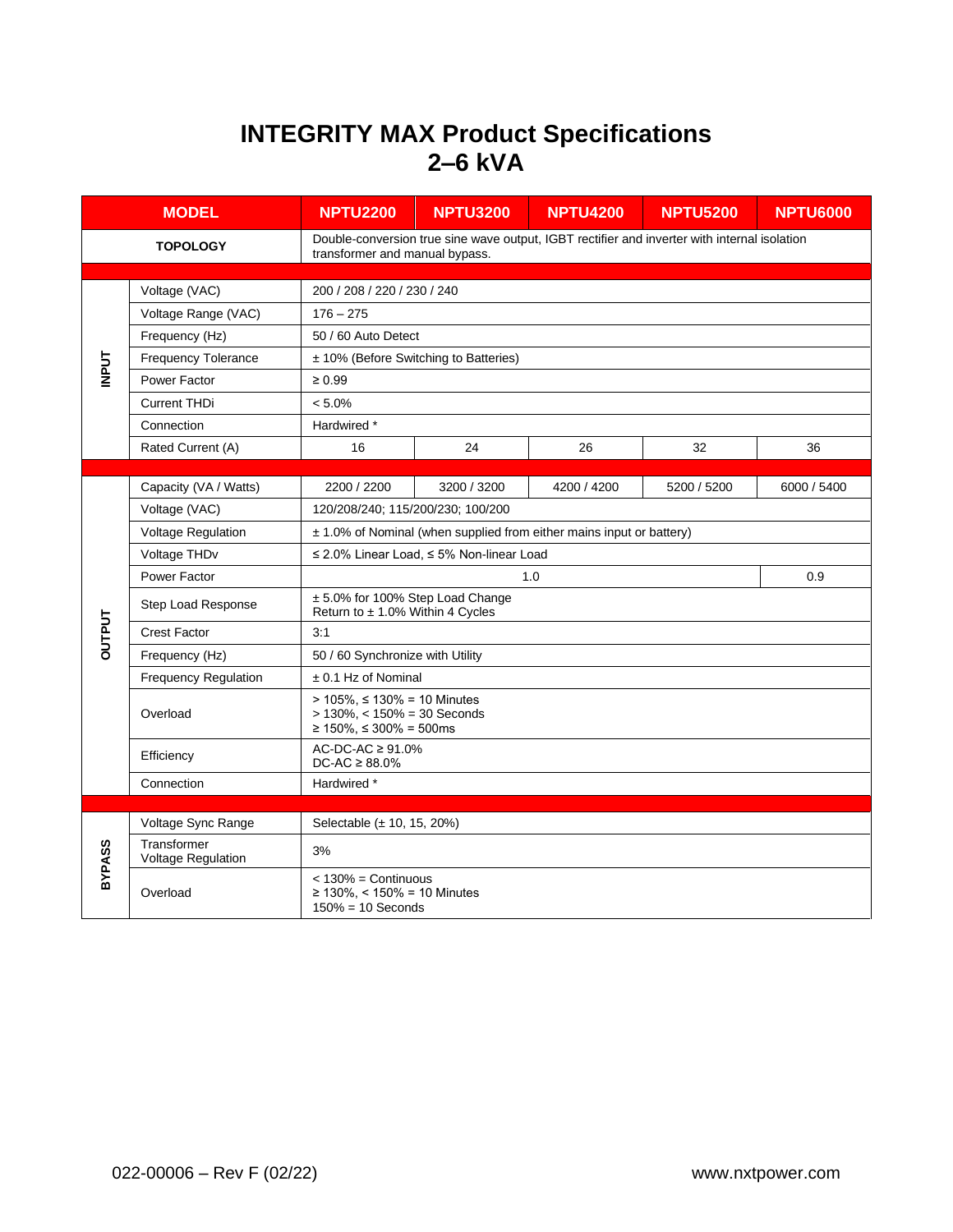|                | Voltage (VDC)             | 192 Nominal                                                                                                                                                                                                                                                                                                                                                                                                                                                                                                                                                                                                                                                                                                                                                          |  |  |  |  |  |
|----------------|---------------------------|----------------------------------------------------------------------------------------------------------------------------------------------------------------------------------------------------------------------------------------------------------------------------------------------------------------------------------------------------------------------------------------------------------------------------------------------------------------------------------------------------------------------------------------------------------------------------------------------------------------------------------------------------------------------------------------------------------------------------------------------------------------------|--|--|--|--|--|
|                | <b>Battery</b>            | 12V, High Rate, Valve Regulated Sealed Lead-Acid, Flame Retardant                                                                                                                                                                                                                                                                                                                                                                                                                                                                                                                                                                                                                                                                                                    |  |  |  |  |  |
| <b>BATTERY</b> | Quantity                  | 16                                                                                                                                                                                                                                                                                                                                                                                                                                                                                                                                                                                                                                                                                                                                                                   |  |  |  |  |  |
|                | Charge Current (ADC)      | 3 Amps                                                                                                                                                                                                                                                                                                                                                                                                                                                                                                                                                                                                                                                                                                                                                               |  |  |  |  |  |
|                | Backup Time (min)         | See Run-time Chart                                                                                                                                                                                                                                                                                                                                                                                                                                                                                                                                                                                                                                                                                                                                                   |  |  |  |  |  |
|                | Recharge Time             | $90\% > 8$ Hrs                                                                                                                                                                                                                                                                                                                                                                                                                                                                                                                                                                                                                                                                                                                                                       |  |  |  |  |  |
|                |                           |                                                                                                                                                                                                                                                                                                                                                                                                                                                                                                                                                                                                                                                                                                                                                                      |  |  |  |  |  |
|                | Temperature (°C)          | Operating: 0 to 40 °C<br>Storage: -15 to 55 °C<br>Transit: -15 to 60 °C                                                                                                                                                                                                                                                                                                                                                                                                                                                                                                                                                                                                                                                                                              |  |  |  |  |  |
| ENVIRONMENT    | Altitude (m)              | Operating: 2,000<br>Transit: 12,000                                                                                                                                                                                                                                                                                                                                                                                                                                                                                                                                                                                                                                                                                                                                  |  |  |  |  |  |
|                | Humidity                  | 5.0% to 95.0%, Non-Condensing                                                                                                                                                                                                                                                                                                                                                                                                                                                                                                                                                                                                                                                                                                                                        |  |  |  |  |  |
|                | Audible (dBA)             | $\leq$ 55 @ 1 Meter from Front of Unit                                                                                                                                                                                                                                                                                                                                                                                                                                                                                                                                                                                                                                                                                                                               |  |  |  |  |  |
|                | Heat Dissipation (BTU/hr) | 742<br>1080<br>1417<br>1755<br>1822                                                                                                                                                                                                                                                                                                                                                                                                                                                                                                                                                                                                                                                                                                                                  |  |  |  |  |  |
|                |                           |                                                                                                                                                                                                                                                                                                                                                                                                                                                                                                                                                                                                                                                                                                                                                                      |  |  |  |  |  |
| AGENCIES       | <b>EMC</b>                | FCC Part 15J Class A<br>EN 55022 Class A / CISPR 22<br>EN/IEC 62040-2 Electromagnetic Compatibility<br>IEC 61000-3-11 Limitations of Voltage Fluctuations & Flicker<br>IEC 61000-3-12 Limits of Harmonic Currents Produced<br>IEC61000-4-2, Electrostatic Discharge<br>IEC61000-4-3, Level 3 Radiated Electromagnetic Field Immunity<br>IEC61000-4-4, Level 4 Electrical Fast Transient/ Burst Immunity<br>IEC61000-4-5, Level 4 Surge Immunity<br>IEC61000-4-6, Level 3 Immunity to Conducted Radio Frequency Disturbances<br>IEC61000-4-8, Level 4 Power Frequency Magnetic Field Immunity<br>IEC61000-4-11, Voltage Dips, Short Interruptions, and Voltage Variations<br>IEC62040-1-1, Safety & Leakage Current<br>IEC62040-1-2, Insulation & Dielectric Rigidity |  |  |  |  |  |
|                | <b>Safety Agencies</b>    | <b>UL1778</b><br>cUL to CSA22.2 No.107.3<br>IEC 62040-1                                                                                                                                                                                                                                                                                                                                                                                                                                                                                                                                                                                                                                                                                                              |  |  |  |  |  |
|                | <b>RoHS</b>               | All Units are RoHS Compliant (where applicable)                                                                                                                                                                                                                                                                                                                                                                                                                                                                                                                                                                                                                                                                                                                      |  |  |  |  |  |
| <b>OTHER</b>   |                           |                                                                                                                                                                                                                                                                                                                                                                                                                                                                                                                                                                                                                                                                                                                                                                      |  |  |  |  |  |
|                | Communication             | <b>RS-232 USB</b><br>DB-9 Dry Contacts<br>Internal SNMP Adapter (Optional)                                                                                                                                                                                                                                                                                                                                                                                                                                                                                                                                                                                                                                                                                           |  |  |  |  |  |
|                | Unit Weight (lbs/kg)      | 276 / 125                                                                                                                                                                                                                                                                                                                                                                                                                                                                                                                                                                                                                                                                                                                                                            |  |  |  |  |  |
|                | Shipping Weight (lbs/kg)  | 342 / 155                                                                                                                                                                                                                                                                                                                                                                                                                                                                                                                                                                                                                                                                                                                                                            |  |  |  |  |  |
|                | Plug & Receptacle*        | Contact Factory for PDU Configurations                                                                                                                                                                                                                                                                                                                                                                                                                                                                                                                                                                                                                                                                                                                               |  |  |  |  |  |

\* Standard configuration is Hardwired. Plug & Receptacle configurations are optional. Consult factory for part numbers.

**NOISE REJECTION-ISOLATION:** With unit under power and an ANSI/IEEE C62.41Cat. A pulse applied either normal or common mode at the input, the noise output voltage will be less than 10V normal mode and less than 0.5V common mode in all four quadrants (CM-NM, NM-NM, CM-CM, NM-CM).

**SURGE VOLTAGE WITHSTAND CAPABILITY:** Tested under power to ANSI/IEEE C62.41 Cat. A & B (formerly IEEE587- 1980). Cat. A - 6000V @ 200 amps, 0.5 µsec risetime, 100 kHz decay, Cat. B - 6000V @ 500 amps, 0.5 µsec risetime, 100 kHz decay.